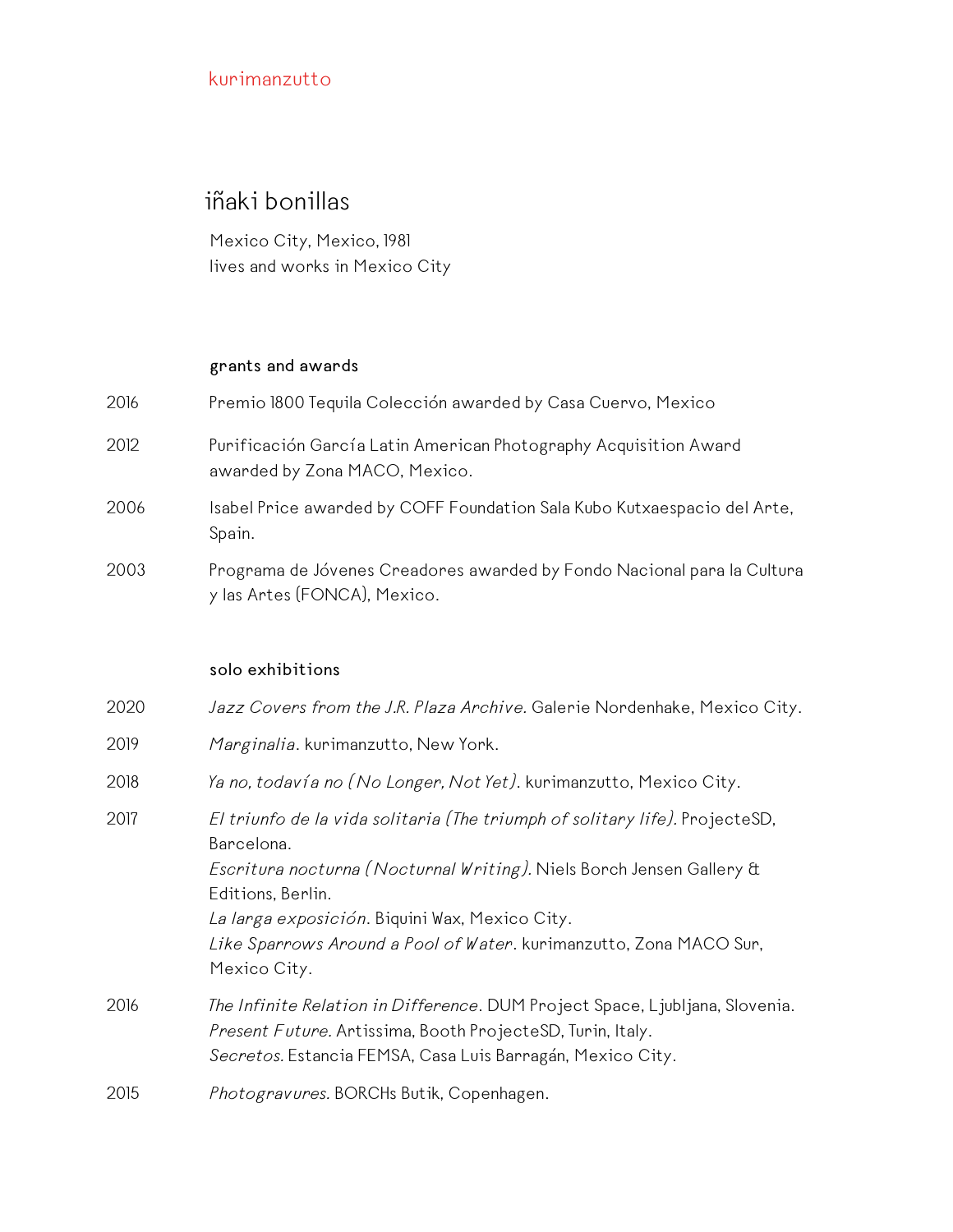| 2014 | The Disappearance. Nordenhake, Stockholm.<br>The Idea of North. ProjecteSD, Barcelona.<br>Transparencias. Printed Matter, Material Art Fair, Mexico City.                                                                                                                                                                                                                                     |
|------|-----------------------------------------------------------------------------------------------------------------------------------------------------------------------------------------------------------------------------------------------------------------------------------------------------------------------------------------------------------------------------------------------|
| 2013 | Captain Oates. Art Basel 44/Art Unlimited, Switzerland.<br><i>(Détail)</i> . Greta Meert, Brussels.<br>The Rain Came Last. OMR, Mexico City.<br>The Story of the Sinking Ship, Which Is a Ship and yet Is Not. LIGA, Space<br>for Architecture, Mexico City.                                                                                                                                  |
| 2012 | Arxiu J.R. Plaza. La Virreina Centre de la Imatge, Barcelona.<br>The Encyclopedia of the Dead. Nordenhake, Berlin.<br>The Eyes. Niels Borch Jensen, Berlin.                                                                                                                                                                                                                                   |
| 2011 | Days in the Countryside. Greta Meert, Brussels.<br>Double Chiaroscuro. Les Rencontres d'Arles, France.<br>The Eyes. Capella de Sant Roc, Valls, Spain.                                                                                                                                                                                                                                        |
| 2010 | Ghost Stories of an Antiquary. ProjecteSD, Barcelona.<br>The Expression of the Emotions in Men and Animals. Hermes und der Pfau,<br>Stuttgart, Germany.<br>The Mirror's Ideas. Sonia Rosso. Turin.<br>Las ideas del espejo, Sonia Rosso. Art Cologne 44, Open Space, Germany.<br>Double Chiaroscuro. Art Basel 41/Art Statements, Switzerland.<br>The Return to the Origin. OMR, Mexico City. |
| 2009 | Circular Thinking: an Anthology. Museo de Arte Moderno MAM, Mexico<br>City.<br>No Longer, Not Yet. Sonia Rosso, Turin.                                                                                                                                                                                                                                                                        |
| 2008 | Cinco trabajos. ProjecteSD - Liste, Basel, Switzerland.<br>Thought Figures. Greta Meert, Brussels.                                                                                                                                                                                                                                                                                            |
| 2007 | A sombra e o brilho. ProjecteSD, Barcelona.<br>The Topoanalyst. Matadero, Madrid.<br>Shipwreck with Spectator. OMR, Mexico City.                                                                                                                                                                                                                                                              |
| 2006 | Bañeras. La casa verde, Mexico City.<br>Iñaki Bonillas: Isabel Price, COFF Foundation. Sala Kubo Kutxaespacio del<br>Arte, San Sebastian, Spain.                                                                                                                                                                                                                                              |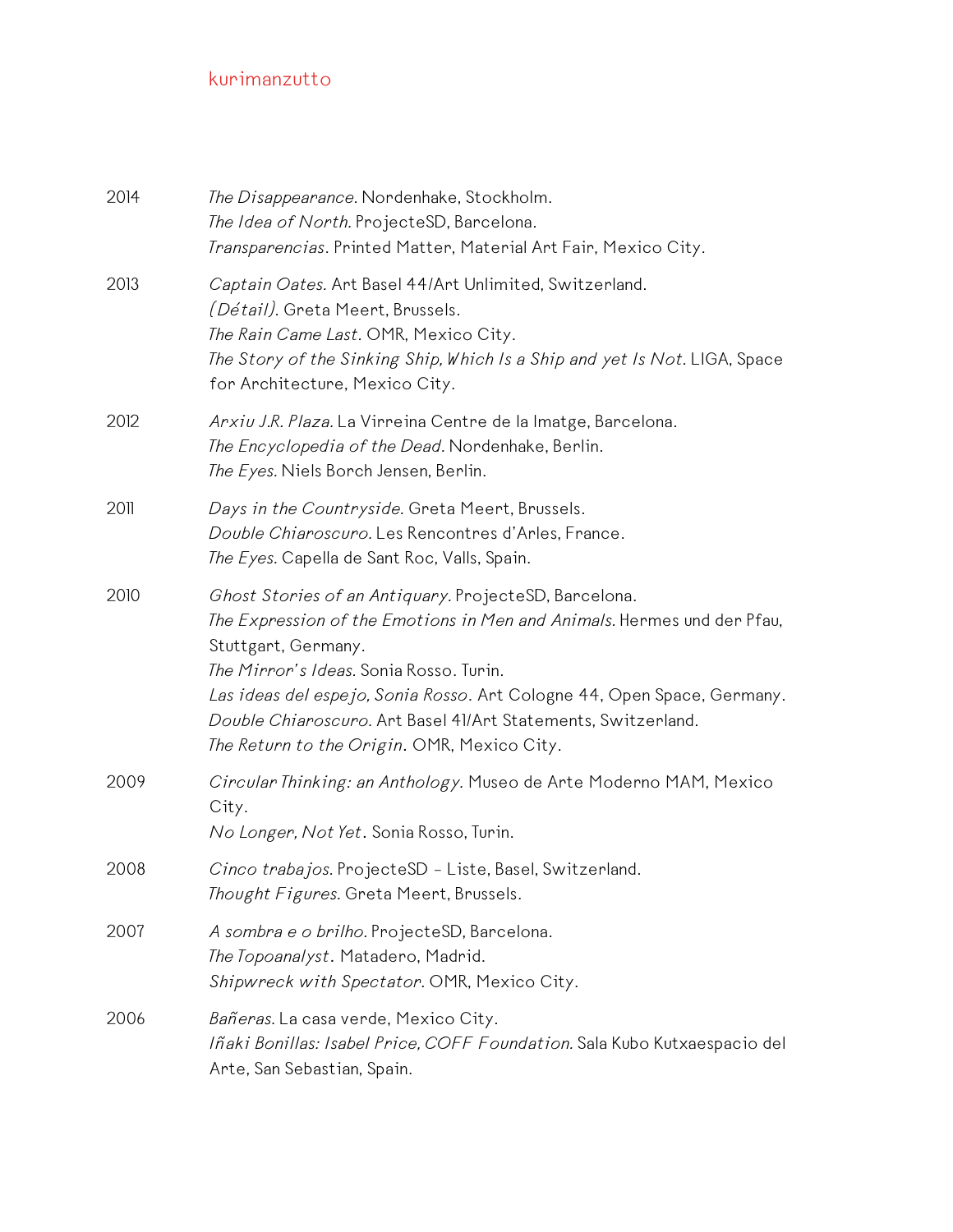| 2005 | J.R. Plaza Archive. ProjecteSD, Barcelona.<br>Intervention to the Pavilion. Mies van Der Rohe Pavilion, Barcelona.<br>Dead Archive. _ h4cht, Mexico City.                                                                                       |
|------|-------------------------------------------------------------------------------------------------------------------------------------------------------------------------------------------------------------------------------------------------|
| 2004 | Five Minutes to Die. OMR, Mexico City.                                                                                                                                                                                                          |
| 2003 | Little History of Photography. MUHKA, Antwerp, Belgium.<br>Work in Collaboration, with Pieter Vermeersch. OMR, Mexico City.<br>Iñaki Bonillas. Meert Rihoux, Brussels.                                                                          |
| 2002 | Photographic Views from a Wall. Galería de Arte Mexicano GAM, Mexico<br>City.                                                                                                                                                                   |
| 2001 | Audiovisivi. Bordone, Milan.                                                                                                                                                                                                                    |
| 2000 | Project Room. Museo de Arte Carrillo Gil, Mexico City.<br>Dark Room. Colima 385, Mexico City.<br>607 W. Proyecto Zapopan, Guadalajara, Mexico.                                                                                                  |
| 1999 | Lighting. Zacatecas 89, Mexico City.                                                                                                                                                                                                            |
| 1998 | Photo Aperture. La BF.15, Monterrey, Mexico.<br>Photographic Work. Regina 51, Mexico City.                                                                                                                                                      |
|      | group exhibitions                                                                                                                                                                                                                               |
| 2021 | Excepciones Normales. Museo Jumex, Mexico City.                                                                                                                                                                                                 |
| 2020 | Companion Pieces: New Photography 2020. Museum of Modern Art<br>(MoMA), New York.<br>Paint on a photo of a painting based on a photograph. rle projects, Madrid.                                                                                |
| 2018 | The Matter of Photography in the Americas. Cantor Arts Center, Stanford,<br>United States.<br>The Pulse of the Body. Uses and Representations of Space. Bombas Gens,<br>Valencia, Spain.<br>Improbable Libraries. Arts Santa Mónica, Barcelona. |
| 2017 | La Ciudad de México en el Arte. Travesía de ocho siglos. Museo de la<br>Ciudad de México.<br>Improbable Libraries. La Casa Encendida, Madrid.                                                                                                   |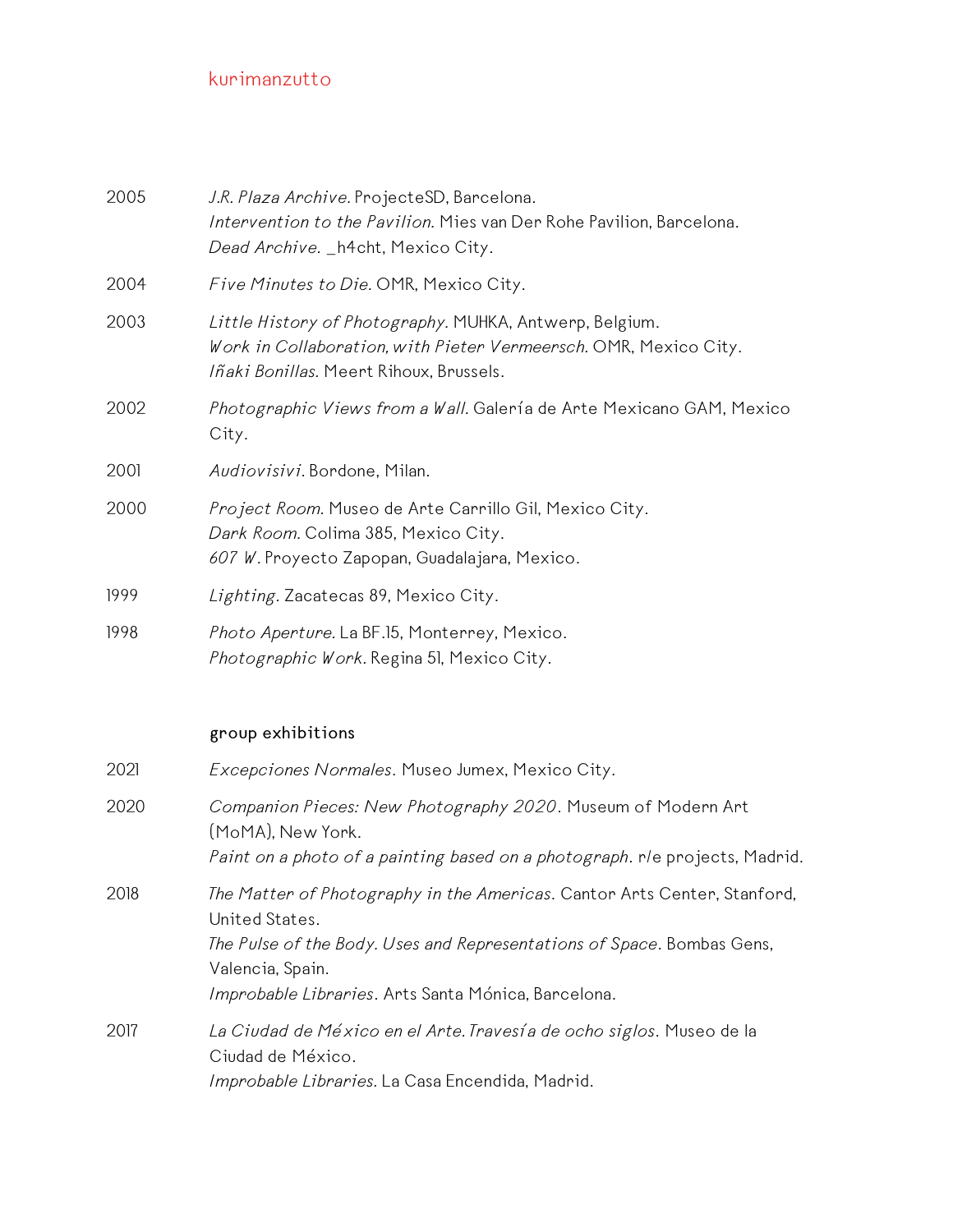|      | Point/Counterpoint: Contemporary Mexican Photography. MOPA, San<br>Diego, United States.                                                                                                                                                                            |
|------|---------------------------------------------------------------------------------------------------------------------------------------------------------------------------------------------------------------------------------------------------------------------|
|      | Hacer amar plantar árboles, Colección Valzuela. Centro de Arte de<br>Alcobendas, Madrid.                                                                                                                                                                            |
|      | Vacío perfecto. Museo de Arte Contemporáneo de Castilla y León<br>(MUSAC), León, Spain.                                                                                                                                                                             |
|      | Convergencias: el arte de apropiarse de las imágenes. Bernal Espacio,<br>Madrid.                                                                                                                                                                                    |
| 2016 | Crisis of Presence. Pori Art Museum, Finland.<br>Pierre Menard: About Rewriting. Maison de l'Amérique Latine, Paris.<br>Duets (Ulay - Iñaki Bonillas). DUM projects space, Ljubljana, Slovenia.<br>Variaciones sobre tema mexicano. Torre Iberdrola, Bilbao, Spain. |
| 2015 | How to Do Art with Words. Museo de Arte Contemporáneo de Castilla y<br>León (MUSAC), León, Spain.<br>Écrit sur du vent: Iñaki Bonillas & Bertrand Lamarche. La Compagnie, Lieu                                                                                      |
|      | de Création, Marseille, France.<br>Chicago Architecture Biennial.                                                                                                                                                                                                   |
|      | Strange Currencies: Art & Action in Mexico City, 1990-2000. The<br>Galleries at Moore, Philadelphia, United States.                                                                                                                                                 |
|      | <i>(Ready) Media.</i> LABoral, Gijón, Spain.<br>General Indisposition. An Essay About Fatigue. Fabra i Coats, Centre d'Art<br>Contemporani, Barcelona.                                                                                                              |
|      | Another Part of the New World. Moscow Museum of Modern Art, Russia.<br>This-Hasn't-Happened. Centro de Arte 2 de Mayo CA2M, Madrid.                                                                                                                                 |
|      | Desires and Necessities. Museu d'Art Contemporani de Barcelona,<br>(MACBA).                                                                                                                                                                                         |
| 2014 | The Marvellous Real / Art from Mexico 1926-2011. Museum of<br>Anthropology, Vancouver.                                                                                                                                                                              |
|      | Credit to the Edit. Cneai =, Chatou, France.                                                                                                                                                                                                                        |
|      | The Depth of the Surface. Museum of Art of Sinaloa, Culiacán, Mexico.                                                                                                                                                                                               |
|      | Goethe Dialogues. Goethe Institut, Barcelona.                                                                                                                                                                                                                       |
|      | Rumors of the Meteor. Frac Lorraine, Metz, France.                                                                                                                                                                                                                  |
|      | Punctum. Salzburger Kunstverein, Salzburg, Austria.                                                                                                                                                                                                                 |
|      | Iñaki Bonillas & Sandra Vasquez de la Horra. Niels Borch Jensen, Berlin.<br>Variation. The Obsessive as Kind of Landscape. Centro de Arte Alcobendas,                                                                                                               |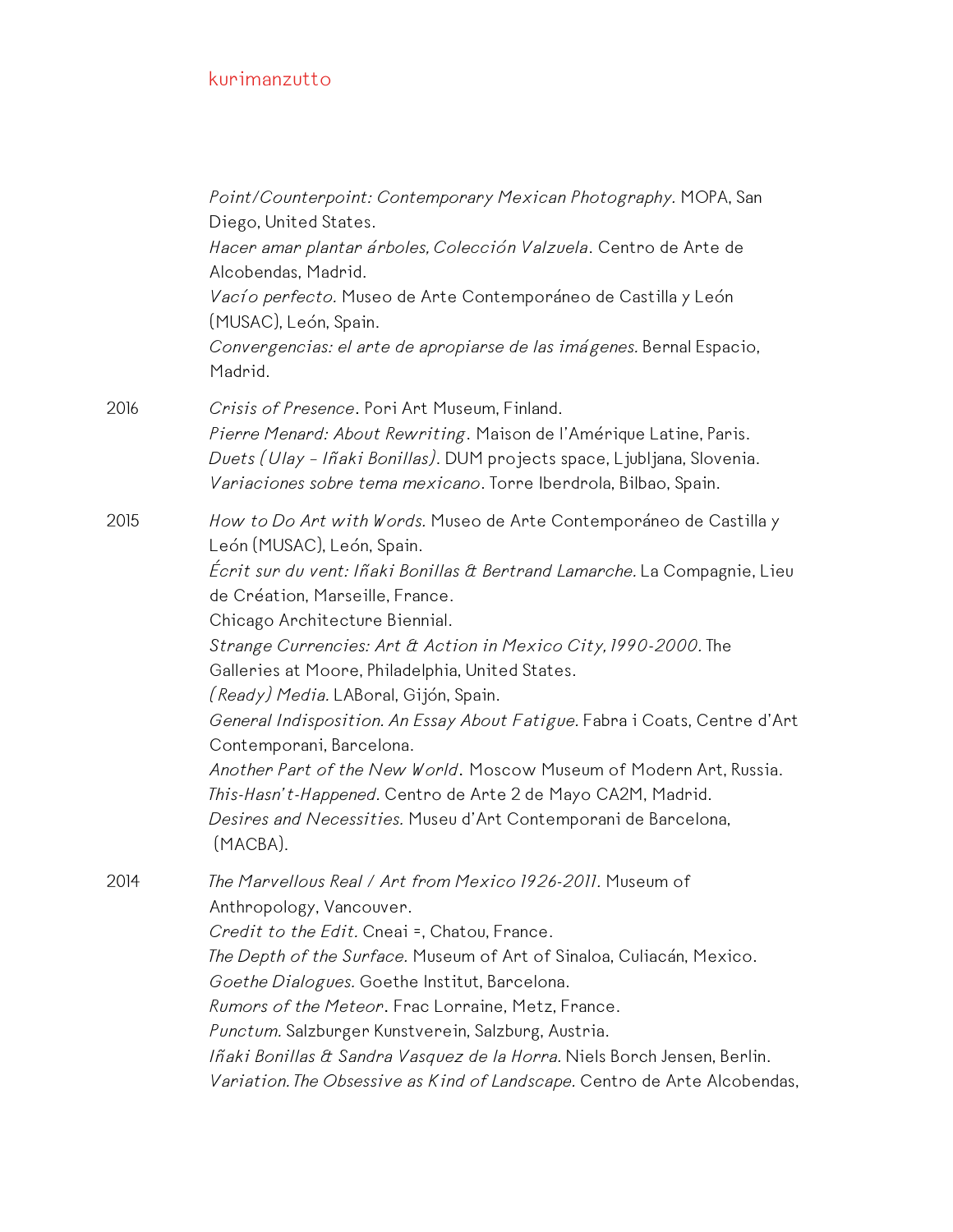|      | Madrid.<br>Pieces for a Collection. Bernal Espacio, Madrid.<br>Latin America 1960-2013. Museo Amparo, Puebla, Mexico.                                                                                                                                                                                                                                                                                                                                                                                                    |
|------|--------------------------------------------------------------------------------------------------------------------------------------------------------------------------------------------------------------------------------------------------------------------------------------------------------------------------------------------------------------------------------------------------------------------------------------------------------------------------------------------------------------------------|
| 2013 | Jetztzeit (Present Time) + The Angel's Back. Centre d'Art la Panera, Lleida,<br>Spain.<br>Confusion in the Vault. Museo Jumex, Mexico City.<br>Latin America 1960-2013. Fondation Cartier pour l'art Contemporain,<br>Paris.<br>Reanimation Library. Talcual, Mexico City.<br>Thinking and Speaking. Nordenhake, Stockholm, Sweden.<br>Paint it Black. FRAC Île de France, Le Plateau, Paris.<br>Turn off the Sun: Selections from The Jumex Collection. Art Museum,<br>Phoenix, United States.                          |
| 2012 | Reality is a Persistent Illusion. CAL CEGO, Barcelona.<br>Accrochage X: Works on Paper. Greta Meert, Brussels, Belgium.<br>Narrativas domésticas: más allá del álbum familiar. Sala de exposiciones<br>Diputación de Huesca, Spain.<br>Donde el lenguaje es material. Casa del Lago Juan José Arreola, Mexico<br>City.<br>Thirtieth Biennial of São Paulo.<br>Art & Books. Den Frie, Copenhagen.<br>Poule! Jumex Collection, Mexico City.<br>Resisting the Present. Musée d'Art Moderne de la Ville de Paris/ARC, Paris. |
| 2011 | Exhibition. Galerie van der Mieden, Antwerp, Belgium.<br>Tiempo de sospecha. Museo de Arte Moderno MAM, Mexico City.<br>The Space Between Now and Then. OMR, Mexico City.<br>Beyond. KUMU Art Museum, Tallin, Estonia.<br>Resisting the Present. Museo Amparo, Puebla, Mexico.<br>A Serpentine Gesture and Other Prophecies. FRAC Lorraine, Metz, France.<br>Accrochage IX: Photography. Greta Meert, Brussels, Belgium.<br>Mexico: Expected / Unexpected. Museum of Contemporary Art, San<br>Diego, United States.      |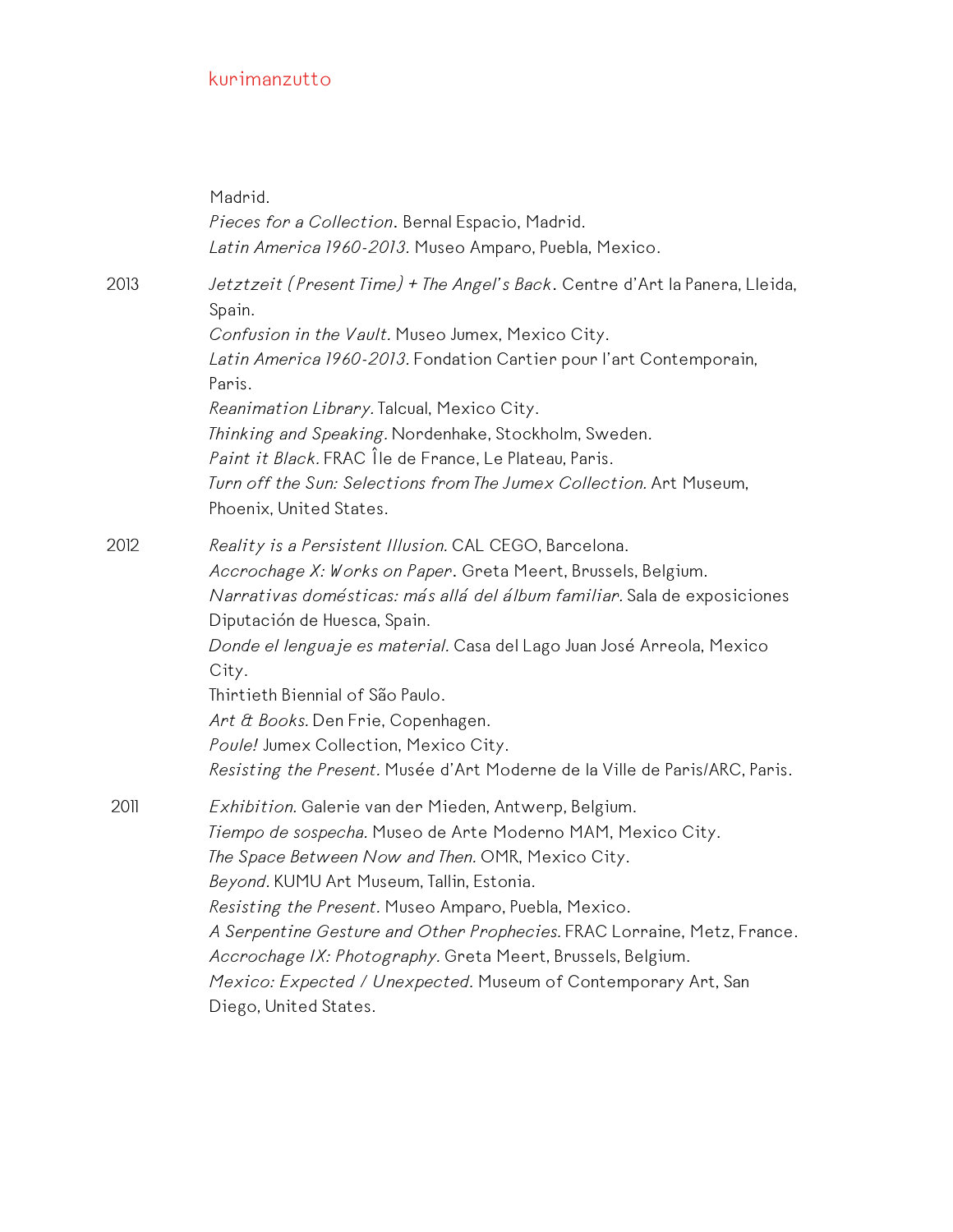## **commissioned projects**

| 2014 | Words & Photos. Dia Artists' Web Projects, New York, United States.                                                                                                                       |
|------|-------------------------------------------------------------------------------------------------------------------------------------------------------------------------------------------|
|      | bibliography (by the artist)                                                                                                                                                              |
| 2019 | Bonillas, Iñaki. Secretos. Mexico: Estancia FEMSA, 2019.                                                                                                                                  |
| 2018 | Bonillas, Iñaki. El libro de los procesos. Mexico: kurimanzutto, 2018.<br>Bonillas, Iñaki. La próxima vez que me veas habré cambiado mucho. New<br>York: SW Editions, 2018.               |
| 2017 | Bonillas, Iñaki. Telas. Brussels: More Publishers, 2017.<br>Bonillas, Iñaki, AGUILAR, Daniel. Conversaciones con Marcel Duchamp.<br>Mexico: Exit, 2017.                                   |
| 2016 | Bonillas, Iñaki. George W. Rollins. Madrid: La Caja Negra, 2016.                                                                                                                          |
| 2015 | Bonillas, Iñaki. Hielos-Picos. Barcelona and Cologne: Art Libris & Verlag der<br>Buchhandlung Walther König, 2015.                                                                        |
| 2014 | Bonillas, Iñaki. Interiors (Second Edition). Brussels: MORE Publishers, 2014.                                                                                                             |
| 2013 | Bonillas, Iñaki. Interiors (First Edition). Brussels: MORE Publishers, 2013.                                                                                                              |
| 2012 | Bonillas, Iñaki. J.R. Plaza Archive. Zurich: JPR Ringier/Christoph Keller<br>Editions, 2012.<br>Bonillas, Iñaki. Archivo J.R. Plaza. Barcelona: La Virreina Centre de la<br>Imatge, 2012. |
| 2011 | Bonillas, Iñaki. Uncertainty Principle. Berlin: Our Press Publishing, 2011.                                                                                                               |
| 2010 | Bonillas, Iñaki. Las ideas del espejo. Turin: Silvio Zamorani Editore, 2010.                                                                                                              |
| 2009 | Bonillas, Iñaki. The World According To: Iñaki Bonillas. Berlin: Argo Books,<br>2009.                                                                                                     |
| 2008 | Bonillas, Iñaki. A sombra e o brilho. Figueres: Cru, 2008.                                                                                                                                |
| 2007 | Bonillas, Iñaki. Archivo J.R. Plaza 2003-2007. Barcelona: ProjecteSD, 2007.                                                                                                               |
| 2004 | Bonillas, Iñaki. Five Minutes to Die. Amsterdam: Roma Publications, 2004.                                                                                                                 |
| 2003 | Bonillas, Iñaki. Photographic Views. Amsterdam: Roma Publications, 2003.                                                                                                                  |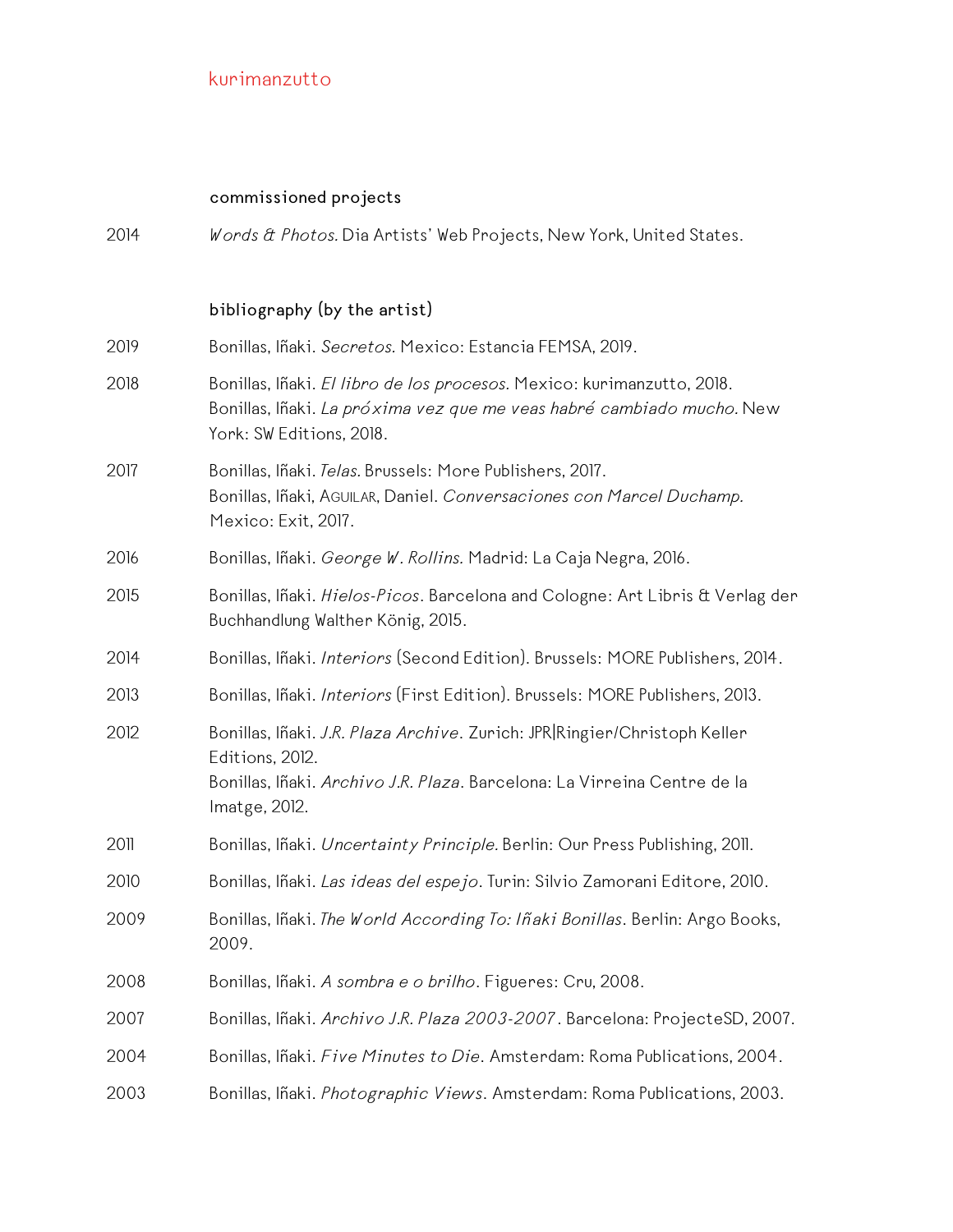| 2002 | Bonillas, Iñaki, WILLEMS, R. White Book. Amsterdam: Roma Publications, 2002.                                                                                                                                                                                                                                                                                                                                                                                                                                                                                                                                                                                                                                                                                                                                                                                                                                                                                                                                                                                                                                                                          |
|------|-------------------------------------------------------------------------------------------------------------------------------------------------------------------------------------------------------------------------------------------------------------------------------------------------------------------------------------------------------------------------------------------------------------------------------------------------------------------------------------------------------------------------------------------------------------------------------------------------------------------------------------------------------------------------------------------------------------------------------------------------------------------------------------------------------------------------------------------------------------------------------------------------------------------------------------------------------------------------------------------------------------------------------------------------------------------------------------------------------------------------------------------------------|
|      | press                                                                                                                                                                                                                                                                                                                                                                                                                                                                                                                                                                                                                                                                                                                                                                                                                                                                                                                                                                                                                                                                                                                                                 |
| 2019 | FERNÁNDEZ ERA, Jorge. "Los premios de Zona Maco", Arte por excelencia,<br>February 1, 2019.<br>ALONSO POZA, Paula. "Iñaki Bonillas y Clarissa Tossin, premiados por partida<br>doble en el último mes", Arte informado, February 14, 2019.<br>ALONSO POZA, Paula. "Estos 4 artistas ganaron el premio Colección en<br>MACO", Local, February 14, 2019.                                                                                                                                                                                                                                                                                                                                                                                                                                                                                                                                                                                                                                                                                                                                                                                                |
| 2018 | ---. "Ya no, todavía no, de Iñaki Bonillas." GasTV, September, 2018.<br>---. "Iñaki Bonillas. Ya no todavía no (No longer, not yet)." Art agenda,<br>September, 2018.<br>---. "Iñaki Bonillass." Daily Art Fair, September, 2018.<br>---. "Iñaki Bonillas." Artsy, September, 2018.<br>---. "La inteligencia de las manos." Noticias 22, September 14, 2018.<br>---. "Agenda de la semana." Arquine, September 21, 2018.<br>MATA OLAY, Pablo. "Entre manos y performance." Chilango, October, 2018.<br>---. "Iñaki Bonillas at kurimanzutto, México City." ArtNews, October 3,<br>2018.<br>QUIÑONES, Alicia. "Lo que la fotografía dejó atrás." La Razón, October 5,<br>2018.<br>PANDO, Felipe. "Iñaki Bonillas en kurimanzutto." L'office, October 9, 2018.<br>RUIZ, Iván. "Iñaki Bonillas y la inteligencia de las manos." Letras Libres,<br>October II, 2018.<br>---. "Iñaki Bonillas y la inteligencia de las manos." Percepción, October 13,<br>2018.<br>EGEA, Eduardo . "Pensamos con las manos." La Crónica, October 15, 2018.<br>PACHECO, Jesús. "Iñaki Bonillas: Un libro imaginario que honra las manos."<br>Más por más, October 18, 2018. |
| 2017 | SLENSKE, Michael. "Casa de Artes." Cultured, April, 2017.<br>MOLINA, Ángela. "El privat i l'imprevist." El País, November 6, 2017.<br>HURTADO MATHEU, Joana; Iñaki Bonillas. "Mirar desde un ángulo chueco: Una<br>conversación con Iñaki Bonillas." Concreta, 2017.                                                                                                                                                                                                                                                                                                                                                                                                                                                                                                                                                                                                                                                                                                                                                                                                                                                                                  |
| 2016 | ---. "Premio Tequila 1800." DOMUS, January-February 23, 2016.                                                                                                                                                                                                                                                                                                                                                                                                                                                                                                                                                                                                                                                                                                                                                                                                                                                                                                                                                                                                                                                                                         |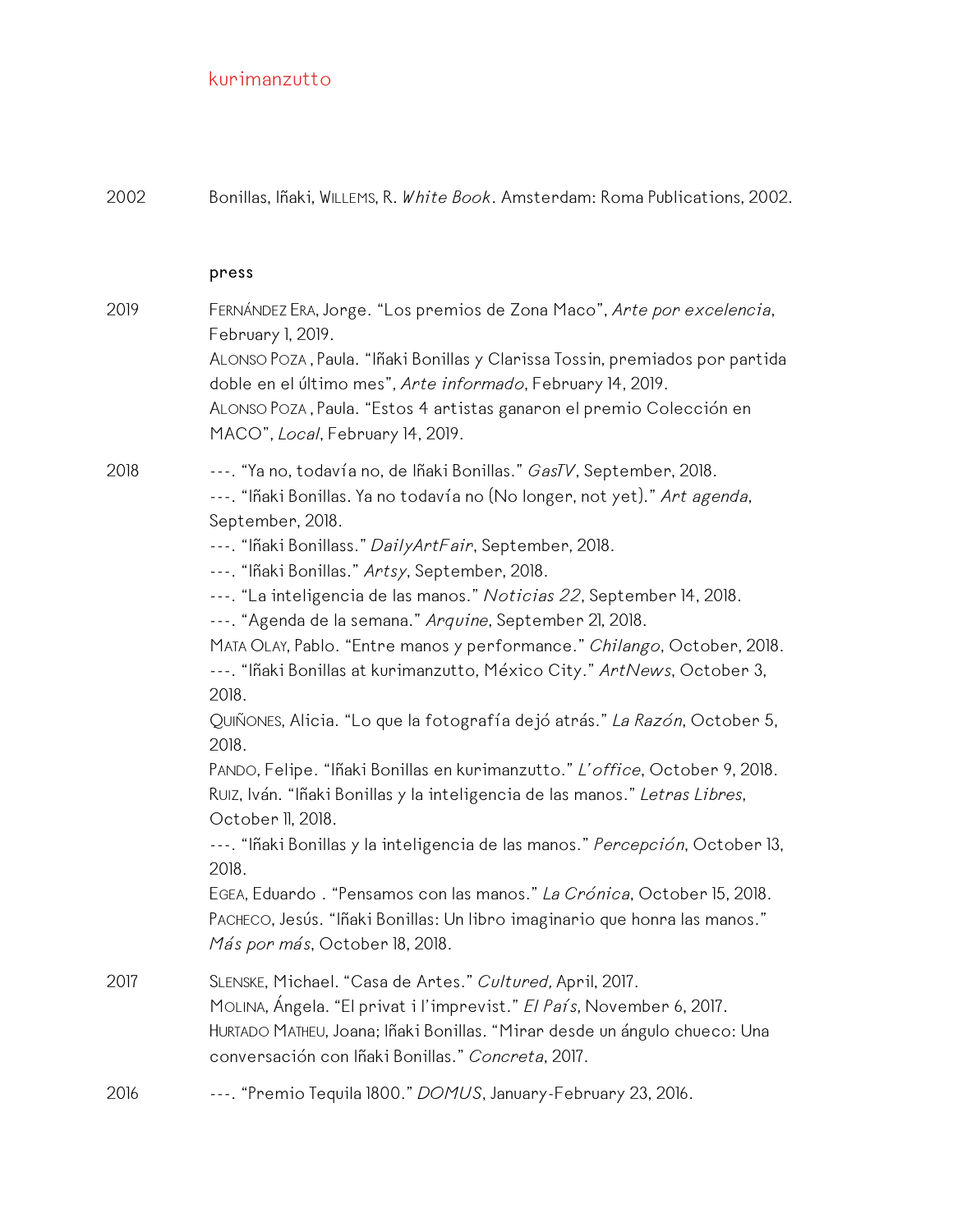CHILEWICH, Nika. "Secretos." *Excélsior*, June 2, 2016. HUERTA, JF. "Iñaki Bonillas | Casa Luis Barragán." *Art in DF*, June 9, 2016. ---. "Iñaki Bonillas. Secretos en la casa Luis Barragán." *Noise Lab*, June 9, 2016. ---. "Entrevista a Iñaki Bonillas." *Colectivo Augur*, June 15, 2016. SLENSKE, Michael. "Secret spaces: Iñaki Bonillas' exhibition in the hidden books of Casa Luis Barragán." *Wallpaper\**, June 20, 2016. AGUILAR RUVALCABA, Daniel. "*Secretos*, de Iñaki Bonillas." *Código*, June - July 2016. AGUILAR RUVALCABA, Daniel. "Secretos." *Animal*, No. 21, Summer, 2016. DE LLANO, Pablo. "Polémica en México por la joya que contiene las cenizas de Barragán." *El País*, August 11, 2016. ---. "Matemáticas, por Iñaki Bonillas, para Materias Optativas." *GasTV*, September, 2016. PALACIOS, Víctor. "Iñaki Bonillas - Casa Luis Barragán." *ArtNexus*, September - November, 2016. 2013 GARBAYO, Maite. "Exercises in Distancing." *A\*Desk*, May 17, 2013. MACMASTERS, Merry. "El naufragio del *Titanic* inspira dos obras de Iñaki Bonillas para la Galería OMR." *La Jornada*, May 30, 2013. 2012 LEMUS, Rafael. "Inquietos fantasmas." *Letras Libres*, February 12, 2012. DIRIÉ, Clément. "Iñaki Bonillas." *Art Press*, no. 389, May 2012. HALKETT, Sinéad. "Familia, retratos, pasado y nostalgia." *A\*Magazine*, no. 98, May 8, 2012. 2010 GERBER BICECCI, Verónica. "El revés del archivo." *Letras Libres*, February 11, 2010. MARRÓN, Lorena. "Vuelve al álbum familiar." *El Ángel*, March 7, 2010. DEMEUSE, Sarah. "Inverting the Family Album." *H-ART*, March 25, 2010. MCDONOUGH, Tom. "Iñaki Bonillas." *ArtForum*, November, 2010. 2009 HIRIART, Hugo. "¿Le gusta, entiende, disfruta el arte de hoy?" *Revista de la Universidad de México*, no. 67, 2009. 2008 FIDUCCIA, Joanna. "Iñaki Bonillas." *Frieze*, 2008. TORRES, David G. "La telerrealidad de Iñaki Bonillas." *El Mundo*, January 3, 2008. MOLINA, Ángela. "Aquelles grises certeses." *El País*, January 1, 2008.